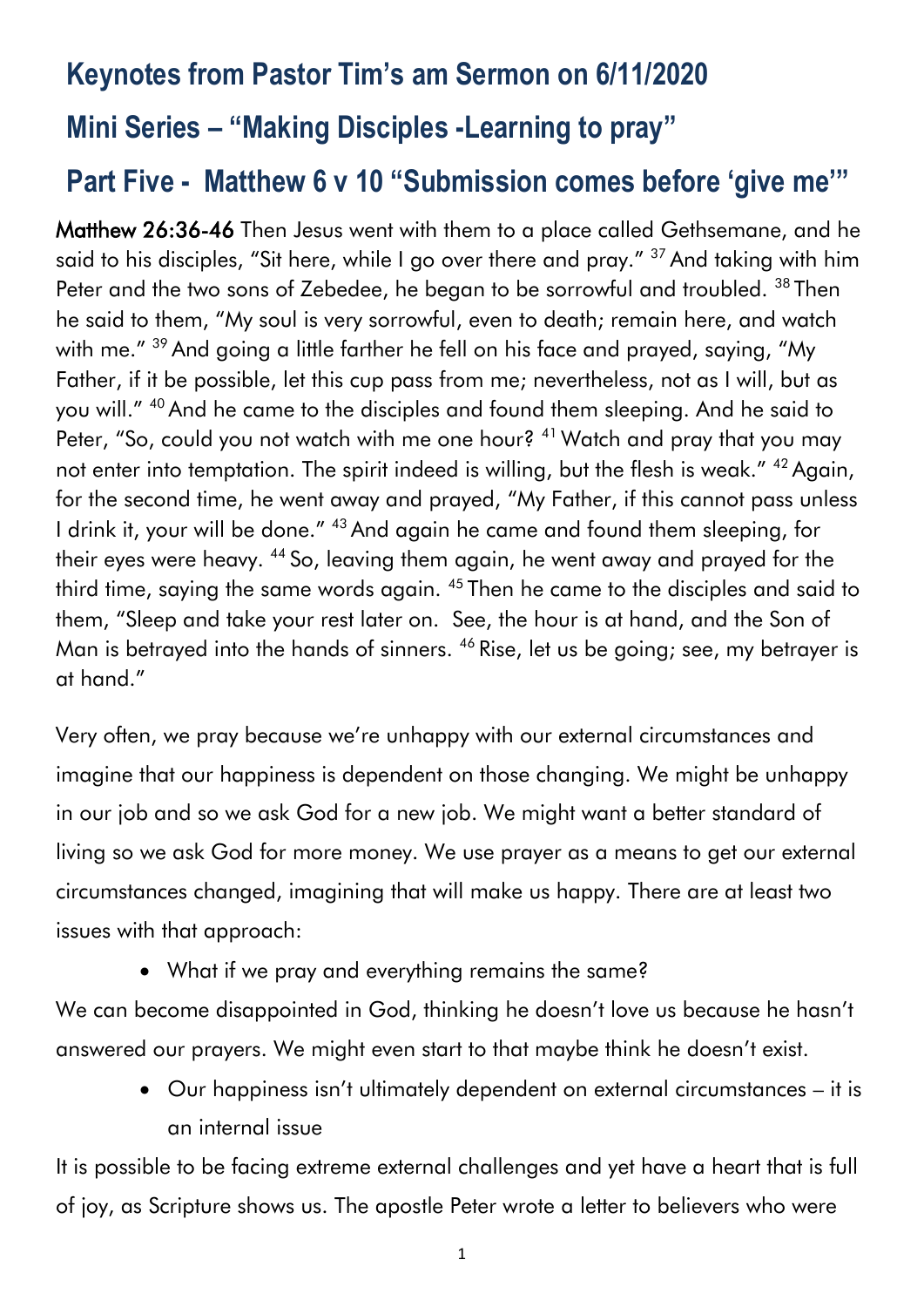facing persecution because of their belief in Jesus. In it, he reminded them that, even if they have everything taken from them in this life, their inheritance – eternal life with Jesus - can never be taken from them. 1 Peter 1:6 In this you rejoice (that is in their eternal inheritance), though now for a little while, if necessary, you have been grieved by various trials.

It may be that they asked God to remove their trials but obviously he didn't do this. Yet they could still rejoice with a joy that was inexpressible and full of glory. What kind of prayer leads to this kind of joy? It is prayer that begins with God's name, God's glory, God's kingdom and God's will as it is taught to us in Matthew 6:9- 10: Pray then like this: "Our Father in heaven, hallowed be your name. <sup>10</sup> Your kingdom come, your will be done, on earth as it is in heaven.

### The main point of prayer is not to get God to change our external circumstances, but to get God himself.

Prayer is about putting God at the centre of our thoughts, emotions and plans. When our lives are orientated around the God who made us, then we will be in the place of true happiness. God is concerned about our external circumstances, as we will see next week when we look at Matthew 6:11, but before we get to that

### we need to be concerned about God's name, God's glory, God's kingdom and God's will.

Jesus taught us to pray: Your will be done on earth as it is in heaven (Matthew 6:10). Jesus is teaching us that:

#### Submission to God comes before we say "Give me"

Before we ask for anything, we are to submit ourselves to the will of God. Jesus intended two changes to take place in us when we pray this.

# 1. A change that will bring us to a place of submission to God. You may wonder how can the will of a sovereign God not be done? Surely if he

wants to do something, he does it.

Psalm 115:3 tells us 'Our God is in the heavens, he does all that he pleases'. However, while all that God purposes to do is always done, not all that he commands is currently done.

2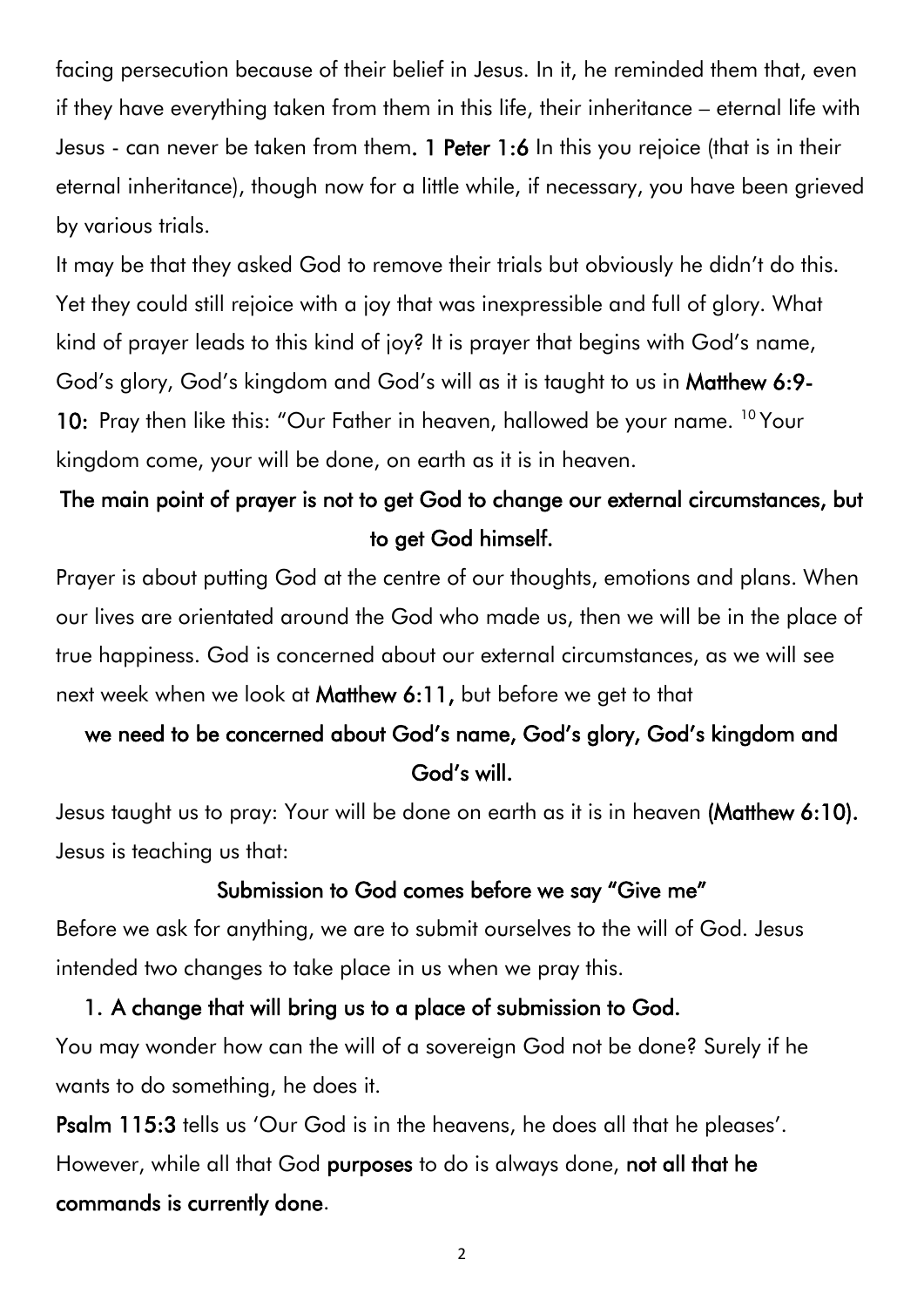a) God purposed to create a universe to put his glory on display, and to put people on earth to delight in him.

In eternity, he purposed to redeem mankind from their failure to honour him as God. He did this through the life, death and resurrection of his Son, the Lord Jesus Christ. No one can stand in the way of his redemption of all who have been chosen for salvation.

God will do all that he purposes to do. To pray your will be done means to accept that this season of lockdown is part of God's plan for the world and that he is working out his purposes through it. It means that we must accept that Covid might be the means he has purposed to take us home to be with him.

#### We must say your will be done and submit to his purpose for our lives.

b) As part of his plan of salvation, God has also revealed to us what his commands are.

This is his revealed will for how we are to live our lives, as given to us in the Bible. In summary, he **commands** us to love God with all our heart, soul, mind and strength, and to love our neighbours as ourselves. It is clear that not all that he commands is done. Even as believers in Christ, we sin against his revealed will, not doing what we are meant to do, and doing what we are not meant to do. We also see this in the world around us, with people ignorant of God and disobeying his commands. To pray your will be done on earth as it is in heaven is to go on the offensive against

sin, the world, the flesh and the Devil, asking God to:

- bring our lives in line with his **commands**
- stop the moral and spiritual decay in our families and in our world
- bring Satan's schemes to nothing
- cause the world to come to know God and submit to him as king

If we pray this request in faith, and God answers as he has promised, then it will result in us, our families, our church and our world accepting his sovereign purpose for our lives and obeying his commands in his word.

2. A change that will bring us to a place of joyful submission to God

3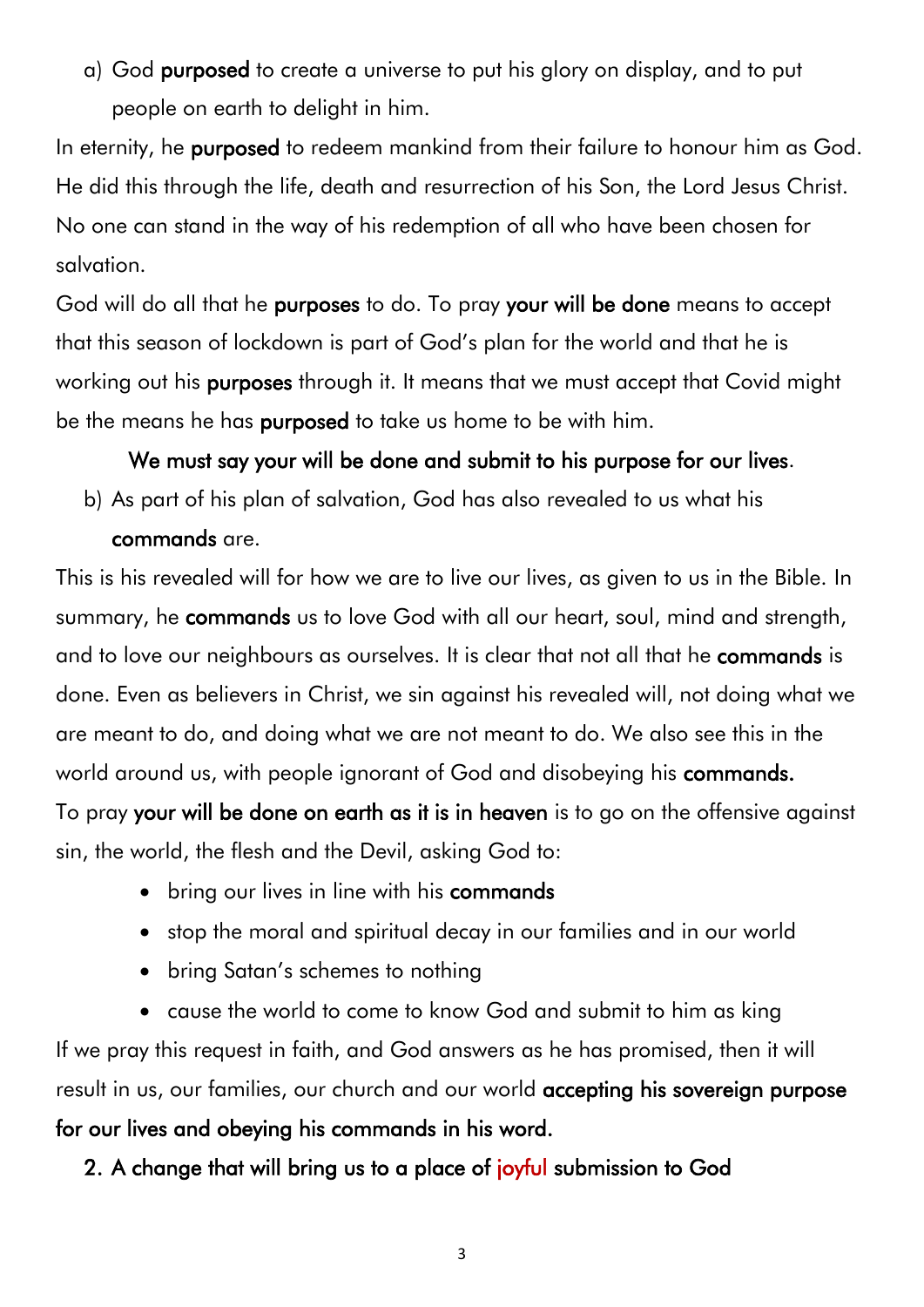Jesus shows us that's God's will is to be done on earth as it is in heaven (Matt6:10). In the Bible, we get glimpses of what heaven is like. Psalm 103:20-21 Bless the LORD, O you his angels, you mighty ones who do his word, obeying the voice of his word! <sup>21</sup> Bless the LORD, all his hosts, his ministers, who do his will!

- When angels obey God's will, it seems unlikely that they would do it reluctantly or with any delay! When God commanded his angels to announce the birth of Jesus as Saviour, they couldn't wait to go. They did it with so much joy that the skies were filled with praise.
- Hebrews 1: 14 tells us that angels are 'all ministering spirits sent out to serve for the sake of those who are to inherit salvation'. When God commands one of them to serve us, they all immediately and joyfully obey.

When we carry out God's will as it is carried out in heaven by the angels, we will do it willingly, joyfully, constantly, humbly and reverently.

For God to answer the prayer request your will be done on earth as it is in

heaven would mean our joyful submission both to his revealed will in the Bible and to his providential government of our lives.

In painful external circumstances, or when coming to a difficult command in scripture,

# we will joyfully say to God 'your will be done' before we say give me what I need today.

It is hard to pray this because sin has disordered our wills, so that we want our own will, not God's will, to be done. The statement Submission to God comes before 'Give me' is difficult to accept. We treat prayer as a means of getting our will done for the sake of our perceived happiness and the thought of praying for God's will to be done may leave us:

- scared what if God doesn't give me what I want, or gives me what I don't want?
- angry who is this God whose will overrides my will?

• resigned – if God's will comes first, what's the point of asking him for anything? If we are going to have confidence to pray this request then:

a) We need to trust the God we pray to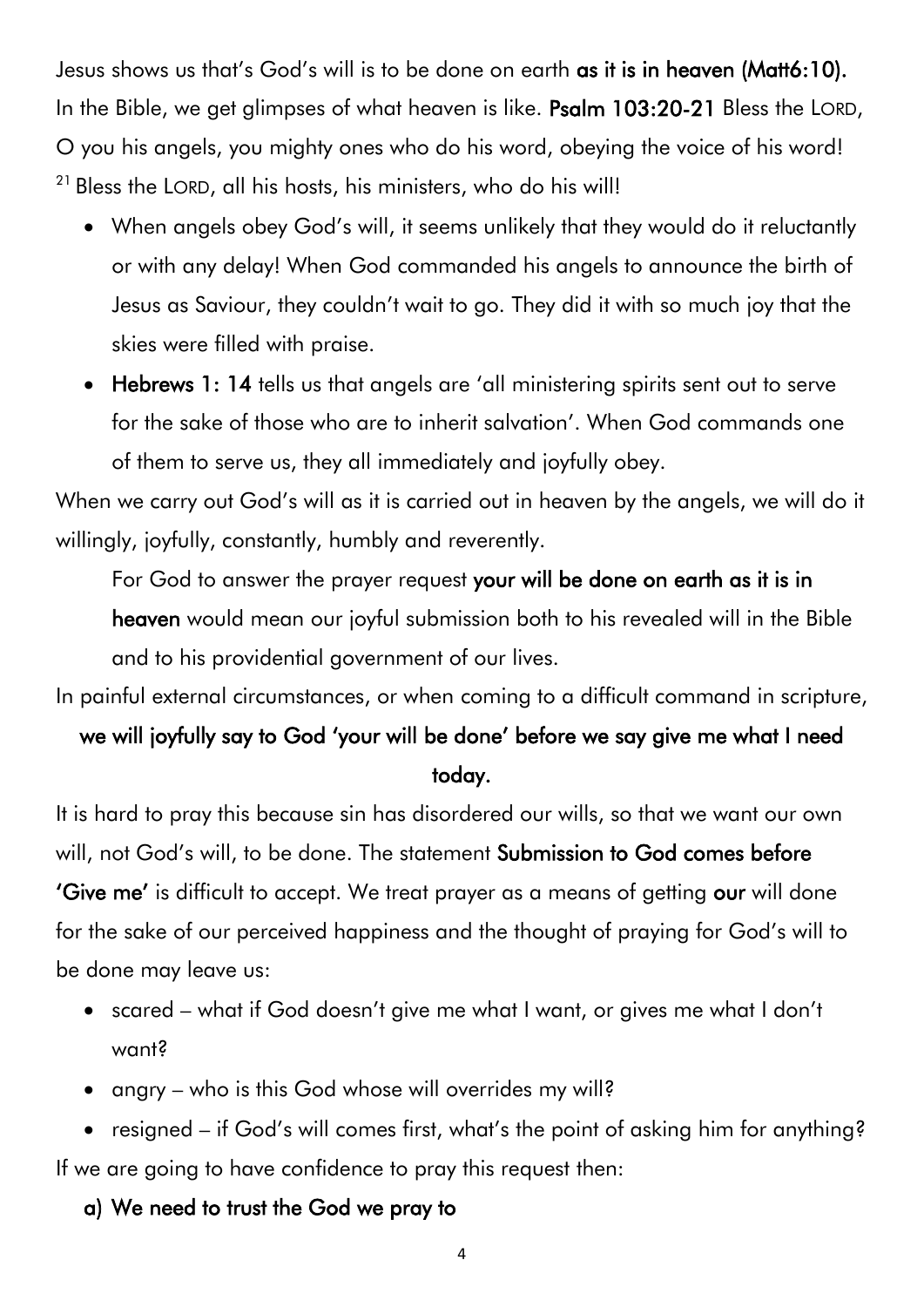At the start of this prayer, we see that the God whose will we are asking to be done is our heavenly Father, who:

- loves us with an eternal love, even giving his Son, the Lord Jesus Christ, to redeem us from sin
- governs our lives with perfect wisdom, so that he gives us everything that is for our eternal good.

God's will for our lives is to redeem us from the penalty of sin and the power of sin. He willed our salvation and our eternal good, so we can rejoice that God's will is done in all our circumstances, because he will never give us anything that results in our eternal harm. We may not understand what he is doing, but he does!

### We need to begin our praying with our minds focussed on God, our hearts in love with God, and our wills submitted to God.

#### b) We need to trust the Saviour who prays this

The will of God for us is always good, acceptable and perfect. That is clearly shown in the life of our Saviour. In Matthew 26:36-46 (see above), Jesus is under far greater pressure than any of us will have to experience. Soon, he would be nailed to a cross, taking on himself the punishment of our sin so that we can be forgiven. Before he went to the cross, the Father gave him a foretaste of the horrors he would have to endure.

How did he face this overwhelming horror? Matthew 26:39 shows us that he faced it through prayer.  $^{39}$  And going a little farther he fell on his face and prayed, saying, "My Father, if it be possible, let this cup pass from me;" Jesus had come to earth for precisely this, so the fact that he is asking for it to be taken away shows how horrific the punishment for sin must be. Yet we see that he went on to pray "nevertheless not as I will, but as you will". Our obedience to the will of God is to be like his. In his darkest hour, he models what it means to pray your will be done.

Through prayer our Saviour submits his will to the will of the Father. As a result, he is glorified to the highest place that heaven affords, to sit on the throne of God, receiving the praise of angels and being worshipped by people redeemed for all eternity from every nation and generation.